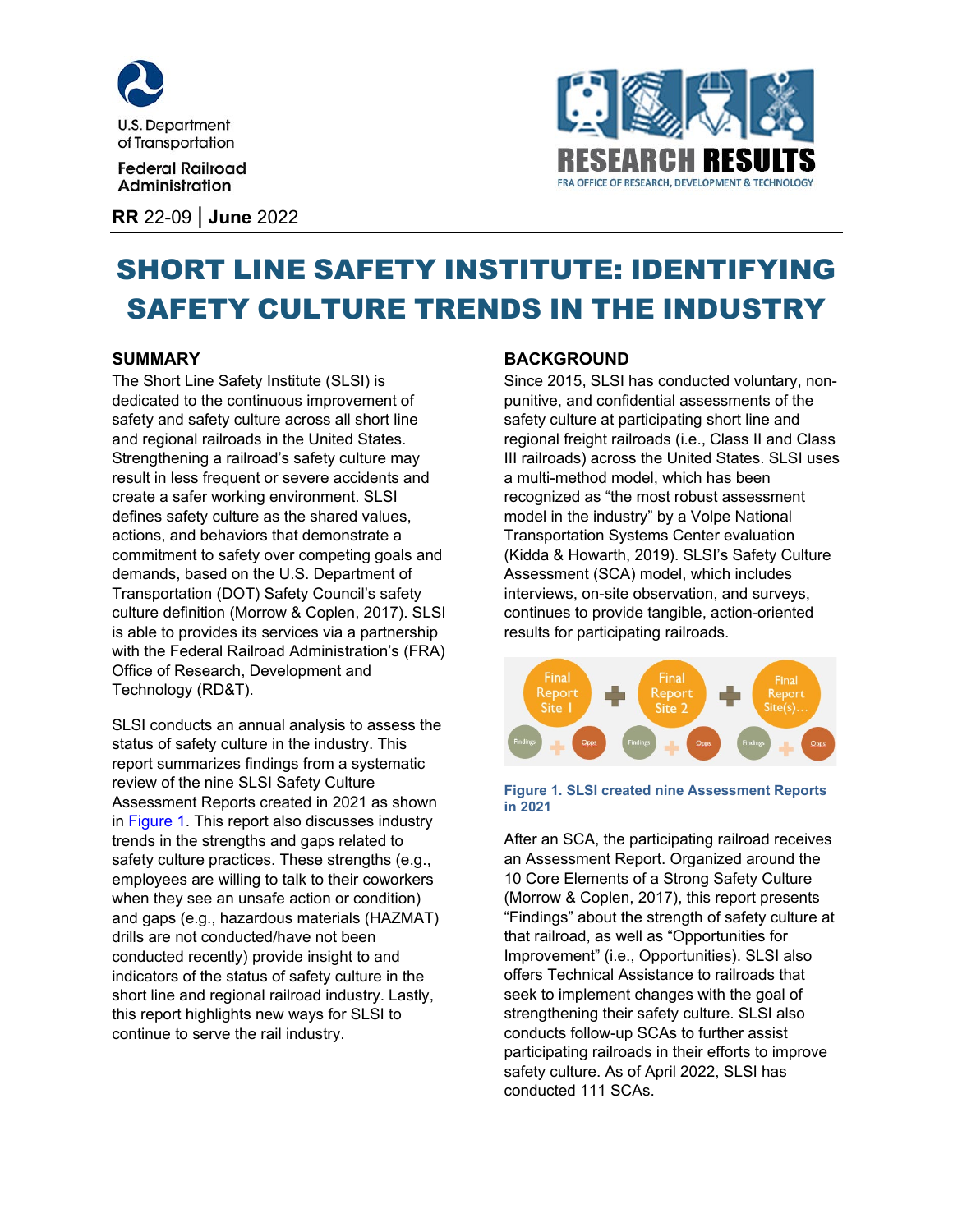#### **OBJECTIVE**

The objective of the systematic review is to examine the strengths and gaps in safety culture across the short line and regional railroad industry, based on SLSI's 2021 SCAs. The annual systematic review informs SLSI of the industry's needs as it continues to develop its programs, resources, and service offerings.

# **METHODS**

SLSI collected and reviewed the 2021 SCA Assessment Reports  $(N = 9)$ . SLSI analyzed the Findings (both positive and negative) and Opportunities in each report (see [Figure 2\)](#page-1-0).



#### <span id="page-1-0"></span>**Figure 2. Findings and Opportunities for each site**

#### **Report Elements.** The Findings are

descriptions of safety culture indicators that the Assessors identified at a railroad. These indicators are based on the 10 Core Elements of a Strong Safety Culture (Morrow & Coplen, 2017). SLSI aggregated, analyzed, and then classified the Findings as either positive or negative across the reports.

The Findings classified as "positive" identify areas in which a railroad demonstrates a characteristic supporting strength in safety culture. The Findings classified as "negative" identify areas in which a railroad demonstrates a weakness in characteristics supporting a strong safety culture, thus indicating a gap. Following the Findings in the SCA Assessment Reports, Assessors list Opportunities that suggest organizational changes or actions that, if implemented, may strengthen a railroad's current safety culture. Assessment Reports present Opportunities that address any identified

gaps in safety culture (i.e., negative Findings). For example, a Finding may be that employees do not always use Personal Protective Equipment (PPE) provided by the railroad. Subsequently, an Opportunity may be that the railroad could clearly define and communicate criteria for PPE usage across all crafts and ensure that PPE is readily available.

# **ANALYSIS**

The strengths and gaps in safety culture identified in the reports were reviewed, themed, and coded into a two-level categorical hierarchy (see [Figure 3\)](#page-1-1). The prevalence of themes and the categories that comprised them were then estimated by calculating their frequencies across reports. The high-level themes that were identified in these reports closely align with safety culture constructs that have previously been established in the scientific literature. These themes and their measures have further been adapted and used as part of the SCA process (Kidda & Coplen, 2016).



<span id="page-1-1"></span>**Figure 3. Overview of the data hierarchy**

Note the sample size of 9 railroads in 2021, as compared to 19 railroads in 2019. This limitation in sample size reduces the data's generalizability.

# **RESULTS**

Frequency analyses revealed the prevalence of the strengths and gaps as organized by the safety culture categories. Key results in order of prevalence are listed under Safety Culture Strengths and Safety Culture Gaps.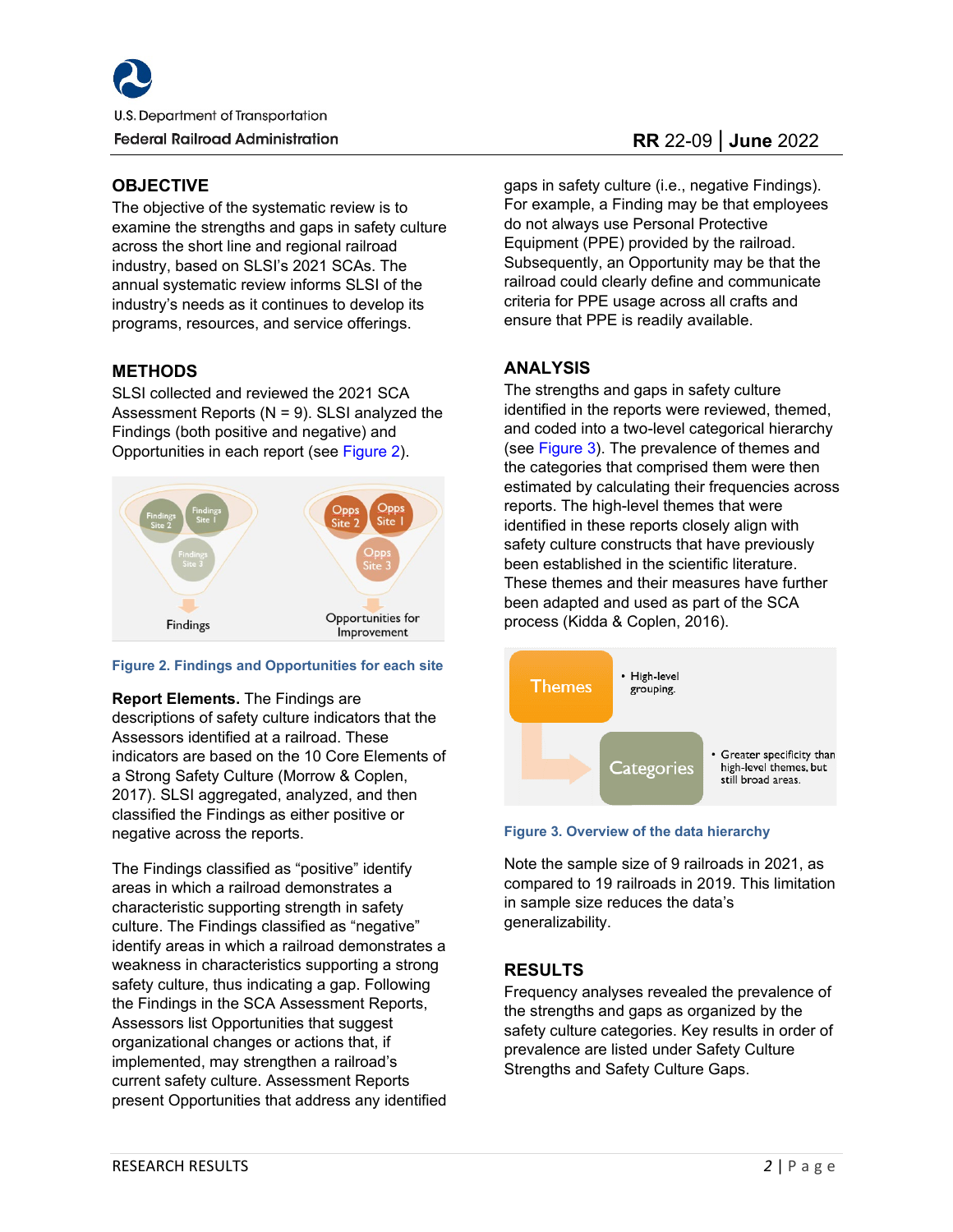#### **Safety Culture Strengths**

- Coaching/Mentoring/Modeling: Managers/supervisors are modeling safe behaviors while in the field and during interactions with employees.
- Mutual Trust/Respect: There is evidence of respect and mutual trust throughout the railroad.

Approaching Coworkers with Safety Concerns: Employees are willing to talk to their coworkers when they see an unsafe action or condition.

#### **Safety Culture Gaps**

- Safety Action Plan: Some railroads do not have a safety action plan that is well communicated.
- HAZMAT Exercises/Training: Some railroads do not conduct hazardous materials (HAZMAT) drills or have not conducted them recently.
- Leadership/Management Training: Some railroads do not have formal training programs for management or non-management employees. Such programs that align with a strong safety culture are those that include training for supervisors or senior employees on how to become effective leaders.
- Recognition of Safe Work Practices: Some employees express a desire for more recognition and reinforcement in the field for engaging in safe practices.
- Safe Work Practices: There is a perception at some railroads that work practices sometimes allow unsafe behaviors to get the job done faster.

#### **CONCLUSIONS**

SLSI's systematic review of nine Safety Culture Assessment Reports from 2021 suggests there

# **RR** 22-09 | **June** 2022

are prominent strengths in safety culture across the short line and regional railroad industry. However, there are noteworthy gaps in the industry as well. By assessing safety culture and examining the practices of the short line and regional railroads, SLSI can gain insight into the industry at large. With this information, SLSI can report generally on the needs of the industry and take action to create and offer resources that address identified railroad safety Opportunities.

## **FUTURE ACTION**

The 2021 systematic review demonstrates needs of the industry that can be addressed by SLSI. For example, SLSI continues to expand and improve its Hazardous Materials Training Programs to further educate short line and regional railroads. The services offered include Hazardous Material Regulation Training in both the train, the trainer and direct employee formats, emergency response plans, drills, exercises, and online training videos.

SLSI also continues to provide mentoring and coaching training through its Leadership Development Training, which is offered online and in-person. As of May 2022, SLSI has conducted 20 training courses and is frequently offering them to interested railroads across the country.

SLSI's online Resource Library can provide additional assistance to railroads to further address the demonstrated needs of the industry (i.e., safety action plan template). SLSI is equipped to help railroads address current industry gaps and assist railroads in developing systems they need for creating a strong safety culture. SLSI will continue to conduct its annual systematic reviews to identify these gaps. Lastly, as SLSI continues to connect with short line and regional railroads, it can further stress the importance of a strong safety culture and the need for safety to always take priority over competing goals and demands.